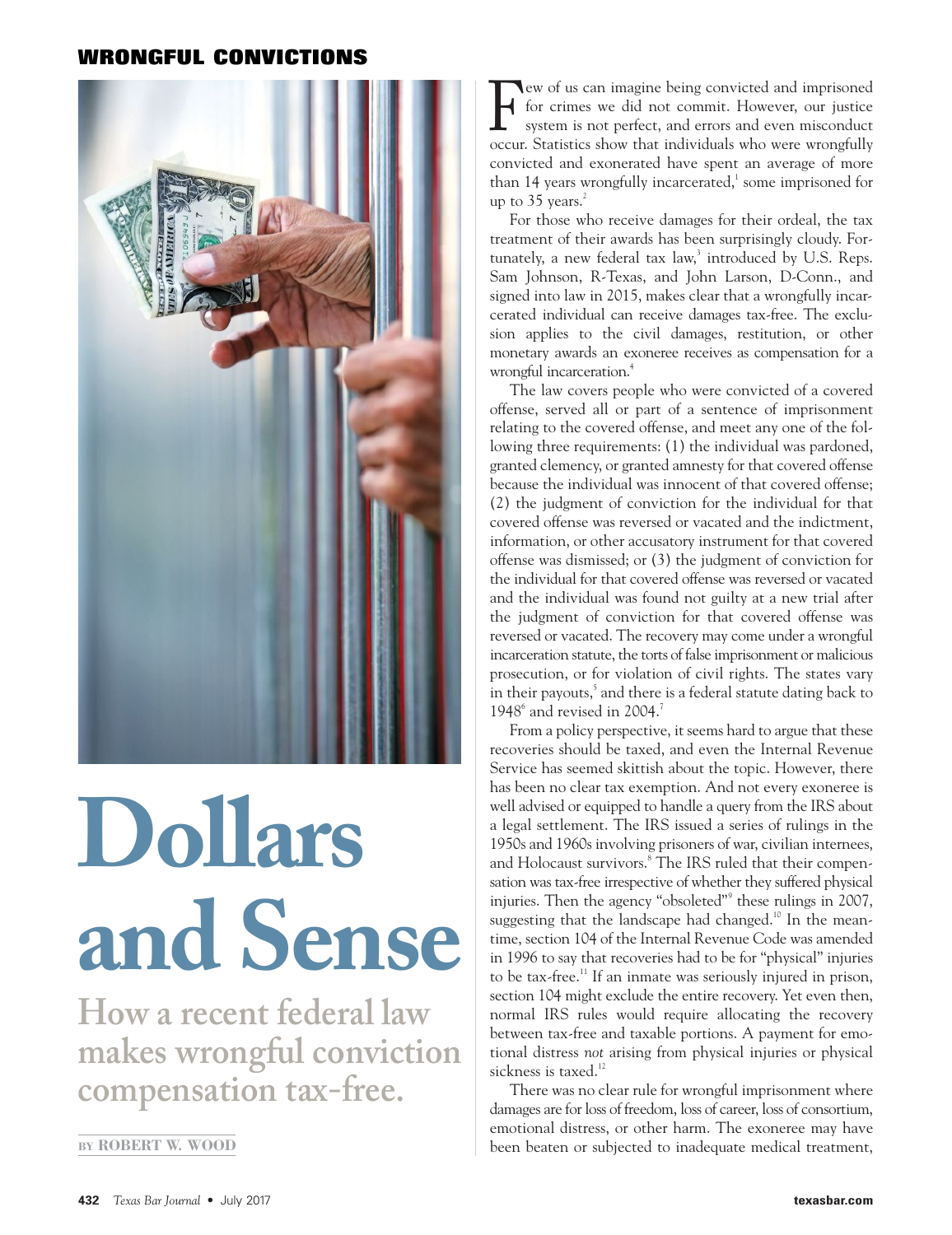which becomes the basis for tax-free treatment. A loss of liberty and physical confinement is arguably *itself* a physical injury, but this was never clear.

Indeed, in *Stadnyk v. Commissioner of Internal Revenue*,<sup>13</sup> the U.S. Tax Court and 6th Circuit Court of Appeals found a false imprisonment recovery to be taxable because there was no physical injury.14 Then, in 2010, the IRS published Chief Counsel Advice 201045023, $15$  which said only a victim of wrongful imprisonment who "suffered physical injuries and physical sickness while incarcerated" can exclude his or her recovery from taxes. There are usually physical injuries and sickness in long-term wrongful imprisonment cases, but that was rarely the reason the victim was getting most of the money. And the allocation question for all the rest of the damages was serious.

With the new legislation, the ambiguity is gone and these recoveries are tax-free, even retroactively. Exonerees will no longer have to prove that they were physically injured in prison. Their advisers will no longer have to skew the allocation of the money to 100 percent physical injuries where most of the money is really for loss of freedom and civil rights. Still, there are some technical issues. Section 139F of the tax code now provides that:

In the case of any wrongfully incarcerated individual, gross income shall not include any civil damages, restitution, or other monetary award (including compensatory or statutory damages and restitution imposed in a criminal matter) relating to the incarceration of such individual for the covered offense for which such individual was convicted.

A 'wrongfully incarcerated individual' means an individual who was convicted of a covered offense, who served all or part of a sentence of imprisonment relating to that covered offense, and:

(A) who was pardoned, granted clemency, or granted amnesty for that covered offense because that individual was innocent of that covered offense, or

(B) (i) for whom the judgment of conviction for that covered offense was reversed or vacated, and (ii) for whom the indictment, information, or other accusatory instrument for that covered offense was dismissed or who was found not guilty at a new trial after the judgment of conviction for that covered offense was reversed or vacated.

A "covered offense" means any criminal offense under federal or state law. It includes any criminal offense arising from the same course of conduct as that criminal offense. The law has an unusual effective date, almost unheard of with tax laws. It is retroactive, and tax refunds are even possible.

Notably, new section 139F of the tax code does *not* say that punitive damages are taxed. That is a contrast from section 104, which makes that point explicit. Perhaps that means that section 139F excludes any punitive damages too. It appears that some people are reading the law in this way.<sup>16</sup> However, there is nothing in section 139F that expressly states punitive damages are tax-free. The IRS's position is that punitive damages are never tax-free because they are never to compensate the plaintiff; rather they are to punish. As the U.S. Supreme Court held in *O'Gilvie v. United States,*<sup>17</sup> punitive damages are not compensating for an injury and therefore *cannot* be taxfree. Exonerees are unlikely to receive punitive damages. In that sense, the ambiguity in section 139F may never be called into question. But if an exoneree does receive punitive damages, the taxpayer and the IRS may disagree.

There are also some questions about how structured settlements will be handled. With many physical injury cases, the plaintiff may want to "structure" all or a part of his or her recovery, receiving a stream of payments over time. Section 104 clearly contemplates this, stating that the damages are tax-free in a lump sum or in periodic payments. With periodic payments, 100 percent of each payment is tax-free, even though a portion could be viewed as investment return. The mechanics are complex. Defendants want to pay a lump sum, and no plaintiff wants to rely upon the defendant to pay like clockwork over time. Accordingly, insurance companies fill the void with structured settlement annuities. The structured settlement industry allows defendants to pay a lump sum for a release and plaintiffs to receive payments over time. Under new section 139F, however, it is unclear how wrongful conviction recoveries will be structured.

Up until now, the agreement and structure documents in a wrongful conviction settlement would refer to physical injury recoveries. Now, unless one continues to use personal physical injury language and to rely on section 104, there will be a mismatch. This may be a mere technical glitch that can be overcome in one of several ways; but it may be causing some worries. One approach would be to use non-qualified structured annuities, of the same type one would employ for taxable periodic payments.

But this is not a perfect solution. First, it will dramatically limit the number of companies that can write the annuities. There are numerous big life insurance companies that write tax-qualified annuities. Only a few write non-qualified ones. Even worse, the non-qualified annuity approach will set up the protocol for taxable payments, with an IRS Form 1099 being issued every year to the exoneree. That means the IRS will assume that each payment is taxable income—even though it should not be under the new law.

If the IRS later tries to tax the payments, presumably section 139F would be sufficiently clear that the agency should go away. However, this could lead to administrative tax problems. It seems like an unfortunate train to set off down the tracks, particularly with insurance products and companies that are not used to altering their Form 1099 protocols. These companies issue Forms 1099 in non-qualified cases, and that is likely to be that.

The tax code does not always make sense and is not always clear. The origin of the claim doctrine is the hallmark of taxing litigation recoveries, but it is often more thematic than conclusive. For many litigants who receive damages, there is ambiguity. There may be disputes about the facts,